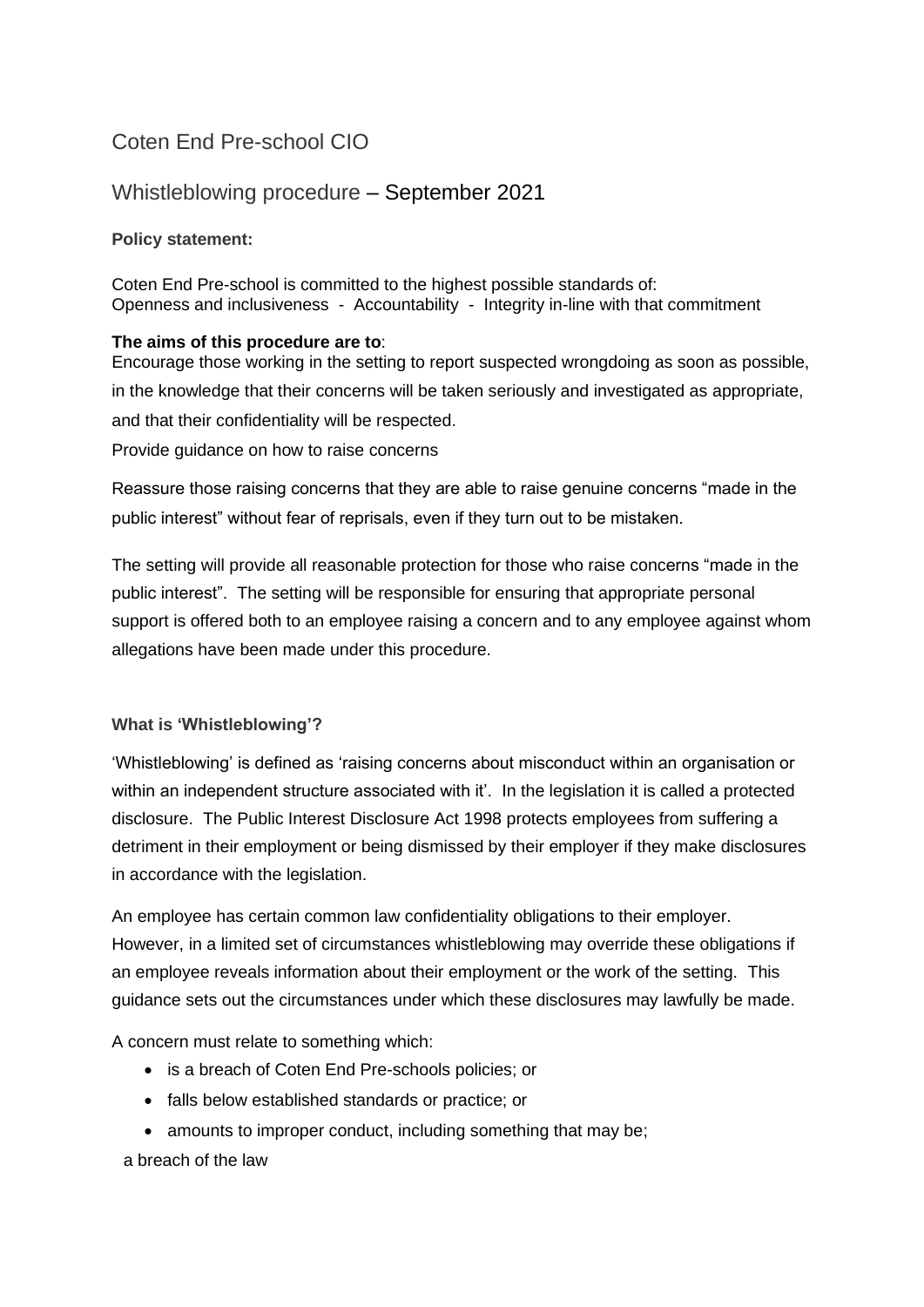a failure to comply with a legal obligation a possible miscarriage of justice Health & Safety risk Damaging the environment Misuse of public money Corruption or unethical conduct Abuse of children, students or other users Deliberate concealment of any of these matters Any other substantial and relevant concern

These issues could have arisen in the past, be currently happening or likely to happen in the future. The law does not protect an employee who would be breaking the law in making the disclosure.

#### **How to Raise a Concern**

All concerns will be treated sensitively and with due regard to confidentiality and where possible every effort will be made to protect your identity if you so wish. Nevertheless, this information will need to be passed on to those with a legitimate need to have this information and it may be necessary for you to provide a written statement or act as a witness in any subsequent disciplinary proceedings or enquiry. This will always be discussed with you first.

#### **Step 1**

If you wish to raise a concern you should normally raise it with the settings manager. This can be done in person or in writing.

The pre-school recognises that sometimes it may be inappropriate for you to approach your manager with your concern. In these circumstances, a number of alternatives are available depending on the nature of your concern. You can contact any of the following:

the Deputy Manager

Safeguarding representative of the Committee – Safeguarding@cotenendpreschool.org.uk

MASH Tel: 01926 414144

Ofsted Tel: 0300 123 1231

NSPCC whistle blowing advice line 0800 028 0285

Although you are not expected to prove beyond doubt the truth of your concerns, you will need to demonstrate that you have sufficient evidence or other reasonable ground to raise them.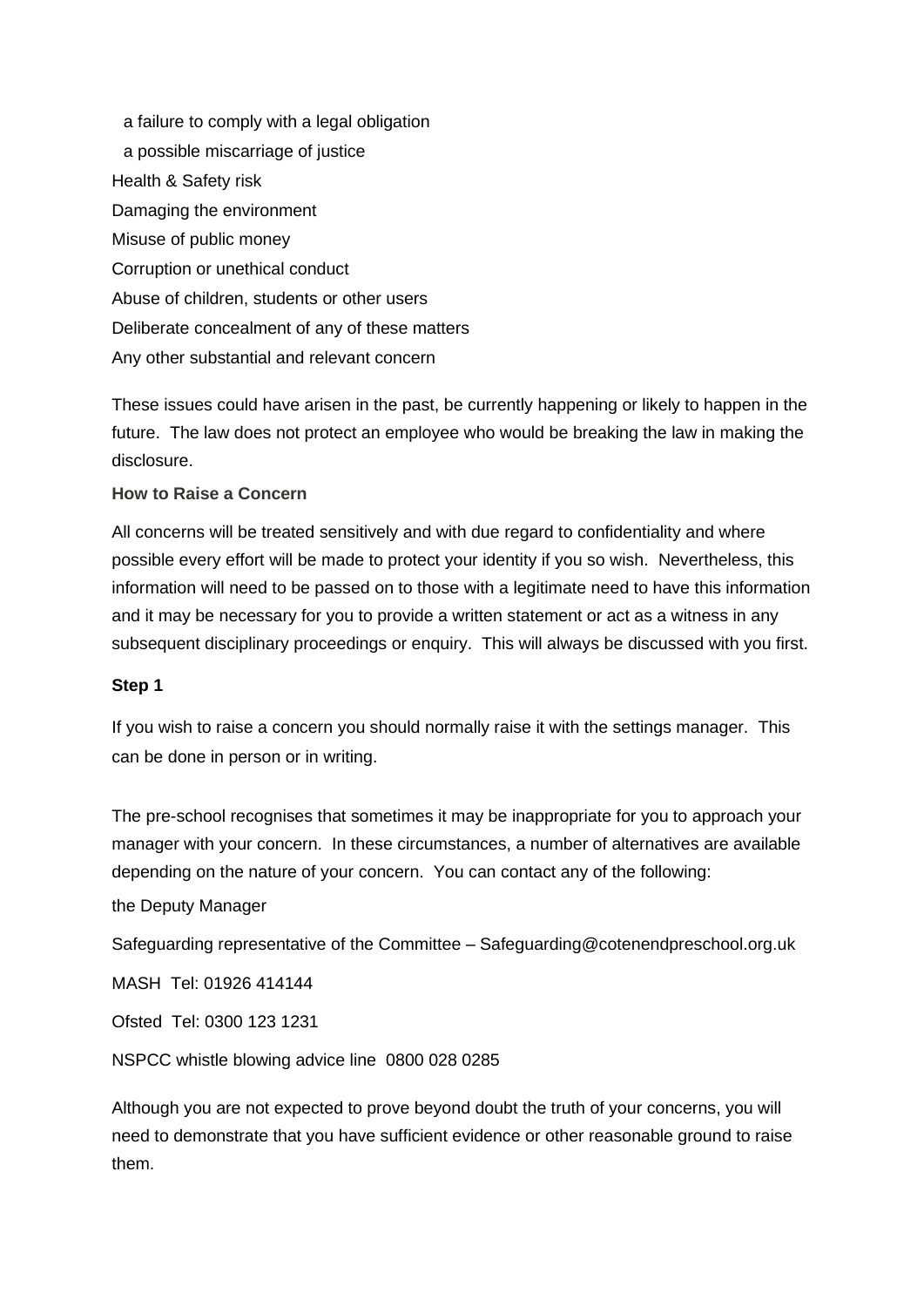#### Step 2

The person with whom you have raised your concern will acknowledge its receipt as soon as possible and will write to you within 10 days to let you know how your concern will be dealt with. The information you can then expect to receive is: an indication of how the concern will be dealt with an estimate of how long it will take to provide a final response whether any initial enquiries have been made whether further investigations will take place, and if not why not information about support available for you

The person with whom you have raised your concern will at the same time notify the Management Committee that a whistleblowing allegation has been made.

#### **Step 3**

Initial enquiries will be made to decide whether an investigation is appropriate. Where an investigation is necessary, it may take the form of one or more of the following: an internal investigation by the manager, which may, for example, take the form of a disciplinary investigation an investigation the Management Committee a referral to Ofsted and MASH the setting up of an external independent inquiry

#### **Step 4**

You will be informed of the outcome of any investigation, in writing, and/or of any action taken, subject to the constraints of confidentiality and the law. If you do not feel your concern has been addressed adequately you may raise it with an independent body such as one of the following as appropriate:

Ofsted tel: 0300 123 4666 MASH 01926 414144

Local Police 01926 410111

You must make a disclosure "in the public interest"; and in the circumstances it must be reasonable for you to make the disclosure. If there is an issue of an exceptionally serious nature which you believe to be substantially true, then you may disclose the issue to someone other than those listed above. In determining whether it is reasonable for you to have made a disclosure the identity of the person to whom the disclosure is made will be